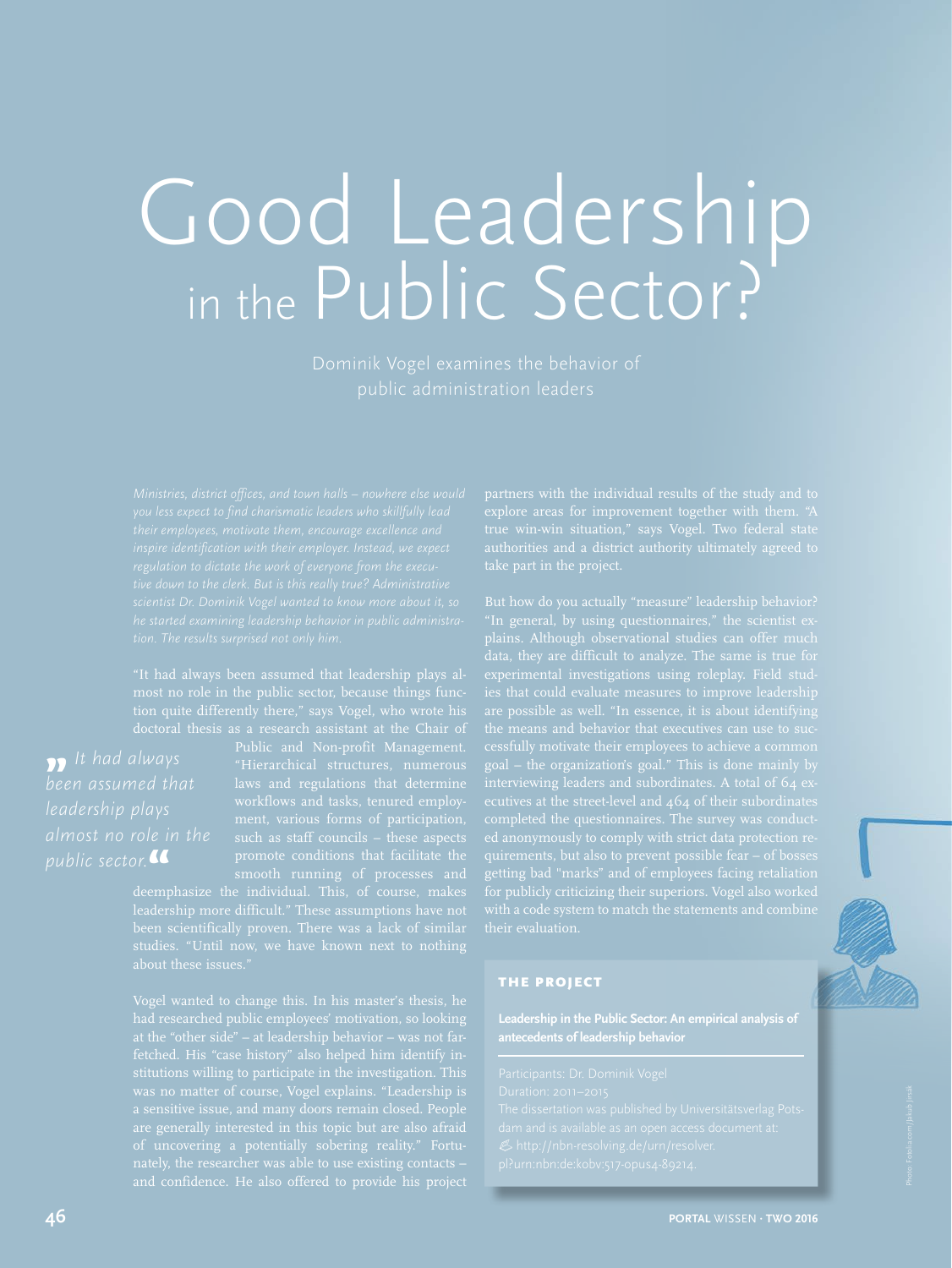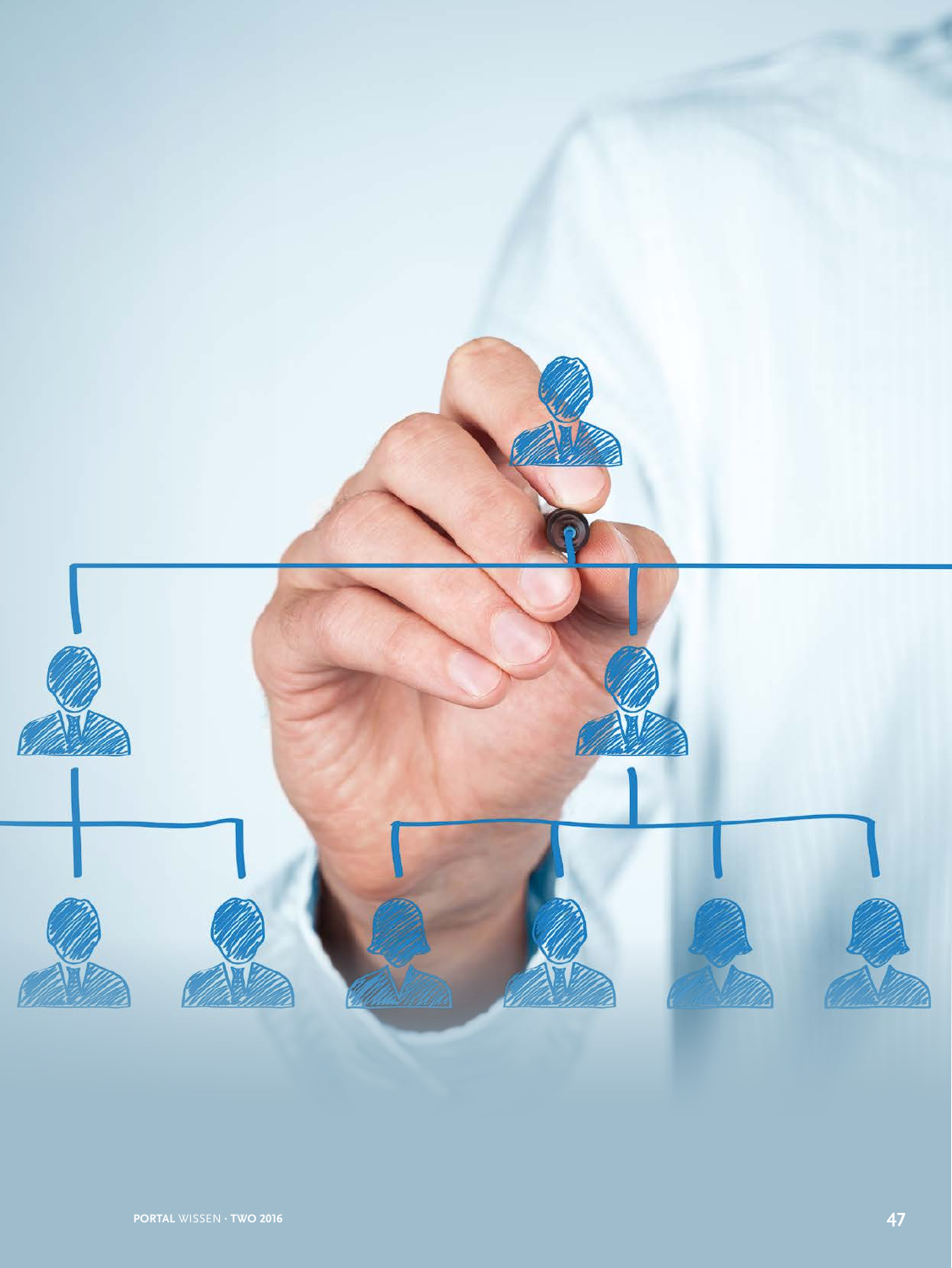

## THE RESEARCHER

**Dr. Dominik Vogel** studied public

The investigation's methodological starting point was leadership behavior in private companies, which has long been the focus of research. "I was inspired by a concept called 'taxonomy of effective leadership behavior', long since established in the private sector," he explains. It divides leadership behavior into four categories: taskorientation, relations-orientation, change-orientation, and external-orientation. Task-orientation describes how leaders facilitate performance and control the work process. The second category comprises the relationship of leaders to employees: Do bosses give feedback to their

employees on their work? Do they feel responsible for their employees? Do they provide for their development? The third category determines how leaders initiate or moderate changes in workflows transformation, for example as part of digitalization or as a result of new statutory or internal administrative requirements. Externalorientation, in turn, describes the leaders' ability and willingness to think beyond their own organizational unit and to consider, for example, the network of the whole institution and even beyond it. Are bosses only in-

terested in their own department, or do they keep an eye on the bigger picture? How do they externally represent their team? Considering the specific features of public administration, Vogel developed two additional categories for his investigations: ethical- and expert-ori-

" *I was inspired by a concept long established in the private*  sector.

entation. The first focuses on how leaders are committed to and ensure compliance with ethical standards. Given their normative social role, this category is particularly important for public administration, says the researcher. The second, specially designed category is geared toward examining the dual role that executives in the public service often have to adopt: On the one hand, they are entrusted with executive functions; on the other, they are experts in the field for which they are responsible. As a result, they are not only the boss of their employees but also guide them professionally – in a dual function, one that is predominantly rejected in the private sector.